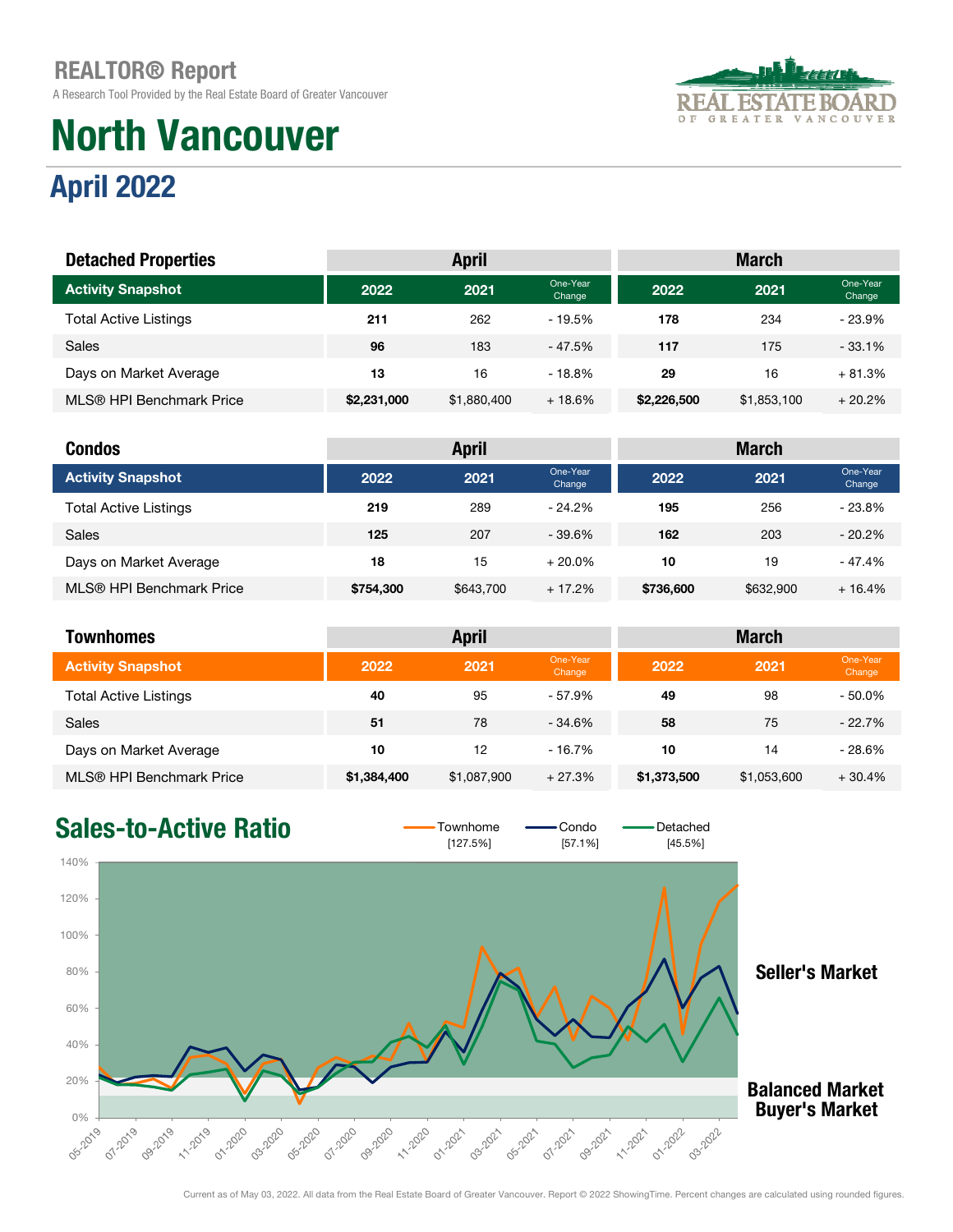A Research Tool Provided by the Real Estate Board of Greater Vancouver



# North Vancouver

## Detached Properties Report – April 2022

| <b>Price Range</b>          | <b>Sales</b>   | <b>Active</b><br><b>Listings</b> | <b>Avg Days</b><br>on Market |
|-----------------------------|----------------|----------------------------------|------------------------------|
| \$99,999 and Below          | ŋ              | ŋ                                | O                            |
| \$100,000 to \$199,999      | $\Omega$       | O                                | $\Omega$                     |
| \$200,000 to \$399,999      | O              | ŋ                                | O                            |
| \$400,000 to \$899,999      | <sup>0</sup>   | 2                                | $\Omega$                     |
| \$900,000 to \$1,499,999    | 3              | 7                                | 16                           |
| \$1,500,000 to \$1,999,999  | 21             | 47                               | 8                            |
| \$2,000,000 to \$2,999,999  | 59             | 90                               | 10                           |
| \$3,000,000 and \$3,999,999 | 9              | 42                               | 27                           |
| \$4,000,000 to \$4,999,999  | $\overline{4}$ | 16                               | 46                           |
| \$5,000,000 and Above       | $\Omega$       | 7                                | $\Omega$                     |
| <b>TOTAL</b>                | 96             | 211                              | 13                           |

| <b>Price Range</b>          | <b>Sales</b> | <b>Active</b><br><b>Listings</b> | <b>Avg Days</b><br>on Market | Neighbourhood              | <b>Sales</b>   | <b>Active</b><br><b>Listings</b> | <b>Benchmark</b><br>Price | One-Year<br>Change       |
|-----------------------------|--------------|----------------------------------|------------------------------|----------------------------|----------------|----------------------------------|---------------------------|--------------------------|
| \$99,999 and Below          | 0            | 0                                | $\pmb{0}$                    | <b>Blueridge NV</b>        | 5              | 9                                | \$2,357,600               | + 19.4%                  |
| \$100,000 to \$199,999      | 0            | $\pmb{0}$                        | $\pmb{0}$                    | Boulevard                  | 5              | 11                               | \$2,458,100               | + 17.9%                  |
| \$200,000 to \$399,999      | $\pmb{0}$    | 0                                | $\pmb{0}$                    | <b>Braemar</b>             | $\mathbf{1}$   | 2                                | \$0                       | $\overline{\phantom{a}}$ |
| \$400,000 to \$899,999      | 0            | $\overline{c}$                   | $\pmb{0}$                    | Calverhall                 | 3              | 4                                | \$1,939,900               | $+20.6%$                 |
| \$900,000 to \$1,499,999    | 3            | $\overline{7}$                   | 16                           | Canyon Heights NV          | 12             | 26                               | \$2,412,100               | $+15.5%$                 |
| \$1,500,000 to \$1,999,999  | 21           | 47                               | 8                            | Capilano NV                | $\overline{c}$ | $\sqrt{2}$                       | \$2,290,700               | $+16.4%$                 |
| \$2,000,000 to \$2,999,999  | 59           | 90                               | 10                           | Central Lonsdale           | $\overline{7}$ | 18                               | \$1,966,100               | $+20.5%$                 |
| \$3,000,000 and \$3,999,999 | 9            | 42                               | 27                           | Deep Cove                  | 3              | 4                                | \$2,150,000               | +19.6%                   |
| \$4,000,000 to \$4,999,999  | 4            | 16                               | 46                           | Delbrook                   | $\overline{c}$ | 3                                | \$2,467,600               | $+24.2%$                 |
| \$5,000,000 and Above       | $\pmb{0}$    | $\overline{7}$                   | $\pmb{0}$                    | Dollarton                  | $\overline{2}$ | 3                                | \$2,432,600               | $+18.4%$                 |
| <b>TOTAL</b>                | 96           | 211                              | 13                           | Edgemont                   | 6              | 9                                | \$2,648,000               | $+15.4%$                 |
|                             |              |                                  |                              | Forest Hills NV            | $\mathbf{1}$   | 9                                | \$2,504,000               | $+17.0%$                 |
|                             |              |                                  |                              | Grouse Woods               | $\mathbf 0$    | 2                                | \$2,414,900               | +18.5%                   |
|                             |              |                                  |                              | Harbourside                | $\mathbf 0$    | 0                                | \$0                       | --                       |
|                             |              |                                  |                              | Indian Arm                 | 0              | 1                                | \$0                       | $-$                      |
|                             |              |                                  |                              | <b>Indian River</b>        | $\mathbf{1}$   | 2                                | \$2,085,500               | $+18.4%$                 |
|                             |              |                                  |                              | Lower Lonsdale             | $\mathbf{1}$   | 4                                | \$1,947,700               | + 19.4%                  |
|                             |              |                                  |                              | Lynn Valley                | 11             | 13                               | \$2,064,200               | + 19.7%                  |
|                             |              |                                  |                              | Lynnmour                   | $\pmb{0}$      | 4                                | \$0                       | --                       |
|                             |              |                                  |                              | Mosquito Creek             | 1              | 3                                | \$0                       | --                       |
|                             |              |                                  |                              | Norgate                    | 1              | 3                                | \$1,942,100               | $+17.0%$                 |
|                             |              |                                  |                              | Northlands                 | 1              | 0                                | \$0                       | --                       |
|                             |              |                                  |                              | Pemberton Heights          | 3              | 5                                | \$2,544,000               | $+21.3%$                 |
|                             |              |                                  |                              | Pemberton NV               | $\pmb{0}$      | 4                                | \$1,708,200               | $+17.8%$                 |
|                             |              |                                  |                              | <b>Princess Park</b>       | $\mathbf 0$    | 1                                | \$2,352,600               | $+21.3%$                 |
|                             |              |                                  |                              | Queensbury                 | $\overline{c}$ | 3                                | \$1,896,600               | $+13.3%$                 |
|                             |              |                                  |                              | Roche Point                | $\mathbf{1}$   | 1                                | \$2,023,600               | +19.0%                   |
|                             |              |                                  |                              | Seymour NV                 | $\overline{c}$ | 8                                | \$2,151,300               | $+17.6%$                 |
|                             |              |                                  |                              | Tempe                      | 0              | 1                                | \$2,378,600               | + 18.8%                  |
|                             |              |                                  |                              | <b>Upper Delbrook</b>      | $\mathbf{1}$   | 12                               | \$2,445,400               | $+17.3%$                 |
|                             |              |                                  |                              | <b>Upper Lonsdale</b>      | 9              | 32                               | \$2,256,800               | $+20.0%$                 |
|                             |              |                                  |                              | Westlynn                   | 8              | 6                                | \$1,914,300               | + 19.2%                  |
|                             |              |                                  |                              | <b>Westlynn Terrace</b>    | $\overline{c}$ | 1                                | \$0                       | $\overline{\phantom{a}}$ |
|                             |              |                                  |                              | <b>Windsor Park NV</b>     | $\overline{c}$ | 3                                | \$1,941,200               | $+20.3%$                 |
|                             |              |                                  |                              | Woodlands-Sunshine-Cascade | $\mathbf{1}$   | 2                                | \$0                       |                          |
|                             |              |                                  |                              | <b>TOTAL*</b>              | 96             | 211                              | \$2,231,000               | $+18.6%$                 |

\* This represents the total of the North Vancouver area, not the sum of the areas above.



Current as of May 03, 2022. All data from the Real Estate Board of Greater Vancouver. Report © 2022 ShowingTime. Percent changes are calculated using rounded figures.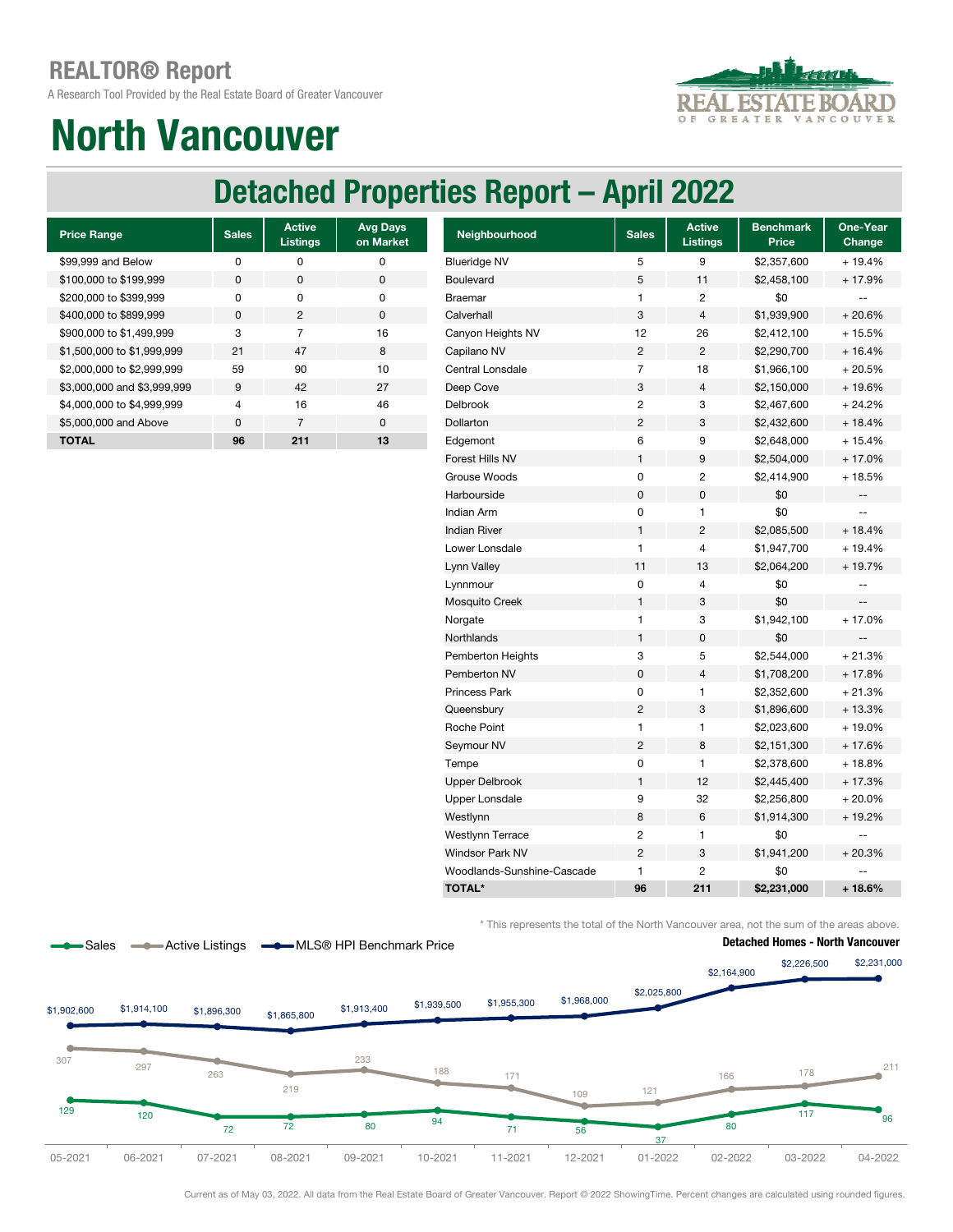A Research Tool Provided by the Real Estate Board of Greater Vancouver

# North Vancouver



## Condo Report – April 2022

| <b>Price Range</b>          | <b>Sales</b> | <b>Active</b><br><b>Listings</b> | <b>Avg Days</b><br>on Market |
|-----------------------------|--------------|----------------------------------|------------------------------|
| \$99,999 and Below          | ŋ            | ŋ                                | ŋ                            |
| \$100,000 to \$199,999      | <sup>0</sup> | O                                | $\Omega$                     |
| \$200,000 to \$399,999      | n            | 4                                | O                            |
| \$400,000 to \$899,999      | 74           | 113                              | 17                           |
| \$900,000 to \$1,499,999    | 40           | 54                               | 13                           |
| \$1,500,000 to \$1,999,999  | 5            | 29                               | 40                           |
| \$2,000,000 to \$2,999,999  | 5            | 10                               | 42                           |
| \$3,000,000 and \$3,999,999 | 1            | 6                                | 67                           |
| \$4,000,000 to \$4,999,999  | U            | 1                                | ŋ                            |
| \$5,000,000 and Above       | $\Omega$     | 2                                | $\Omega$                     |
| <b>TOTAL</b>                | 125          | 219                              | 18                           |
|                             |              |                                  |                              |

| <b>Price Range</b>          | <b>Sales</b> | <b>Active</b><br><b>Listings</b> | <b>Avg Days</b><br>on Market | Neighbourhood              | <b>Sales</b>   | <b>Active</b><br><b>Listings</b> | <b>Benchmark</b><br>Price | One-Year<br>Change       |
|-----------------------------|--------------|----------------------------------|------------------------------|----------------------------|----------------|----------------------------------|---------------------------|--------------------------|
| \$99,999 and Below          | 0            | $\pmb{0}$                        | $\pmb{0}$                    | <b>Blueridge NV</b>        | 0              | 0                                | \$0                       | $-$                      |
| \$100,000 to \$199,999      | $\mathbf 0$  | $\mathbf 0$                      | $\mathsf 0$                  | Boulevard                  | $\mathbf 0$    | 0                                | \$0                       | $\overline{\phantom{a}}$ |
| \$200,000 to \$399,999      | $\pmb{0}$    | 4                                | 0                            | <b>Braemar</b>             | $\mathbf 0$    | 0                                | \$0                       | $\mathbf{u}$             |
| \$400,000 to \$899,999      | 74           | 113                              | 17                           | Calverhall                 | $\mathbf 0$    | 0                                | \$0                       | $\overline{\phantom{a}}$ |
| \$900,000 to \$1,499,999    | 40           | 54                               | 13                           | Canyon Heights NV          | $\mathbf 0$    | 0                                | \$0                       | $\overline{\phantom{a}}$ |
| \$1,500,000 to \$1,999,999  | 5            | 29                               | 40                           | Capilano NV                | $\mathbf 0$    | 12                               | \$1,180,600               | $+5.7%$                  |
| \$2,000,000 to \$2,999,999  | 5            | 10                               | 42                           | Central Lonsdale           | 25             | 47                               | \$828,300                 | $+18.2%$                 |
| \$3,000,000 and \$3,999,999 | $\mathbf{1}$ | $\,6$                            | 67                           | Deep Cove                  | $\pmb{0}$      | $\mathsf 0$                      | \$0                       | $- \, -$                 |
| \$4,000,000 to \$4,999,999  | 0            | $\mathbf{1}$                     | $\pmb{0}$                    | Delbrook                   | $\pmb{0}$      | $\mathbf{1}$                     | \$0                       | $\overline{\phantom{m}}$ |
| \$5,000,000 and Above       | $\pmb{0}$    | $\sqrt{2}$                       | $\pmb{0}$                    | Dollarton                  | $\pmb{0}$      | 0                                | \$0                       | $\qquad \qquad -$        |
| <b>TOTAL</b>                | 125          | 219                              | 18                           | Edgemont                   | $\mathbf{1}$   | 4                                | \$1,439,100               | $+11.2%$                 |
|                             |              |                                  |                              | Forest Hills NV            | $\pmb{0}$      | 0                                | \$0                       | $-$                      |
|                             |              |                                  |                              | Grouse Woods               | $\mathbf 0$    | 0                                | \$0                       | $\overline{\phantom{a}}$ |
|                             |              |                                  |                              | Harbourside                | 3              | 3                                | \$823,800                 | +15.9%                   |
|                             |              |                                  |                              | <b>Indian Arm</b>          | $\pmb{0}$      | 0                                | \$0                       | $\overline{\phantom{a}}$ |
|                             |              |                                  |                              | <b>Indian River</b>        | $\mathbf 0$    | $\overline{c}$                   | \$877,000                 | $+18.3%$                 |
|                             |              |                                  |                              | Lower Lonsdale             | 44             | 39                               | \$679,400                 | $+17.0%$                 |
|                             |              |                                  |                              | Lynn Valley                | 8              | $\overline{7}$                   | \$830,000                 | + 17.9%                  |
|                             |              |                                  |                              | Lynnmour                   | 12             | 24                               | \$778,800                 | $+15.3%$                 |
|                             |              |                                  |                              | Mosquito Creek             | $\sqrt{5}$     | $\overline{7}$                   | \$877,800                 | $\overline{a}$           |
|                             |              |                                  |                              | Norgate                    | $\pmb{0}$      | $\overline{c}$                   | \$797,600                 | $+13.3%$                 |
|                             |              |                                  |                              | Northlands                 | $\overline{2}$ | 3                                | \$1,005,400               | $+15.5%$                 |
|                             |              |                                  |                              | Pemberton Heights          | $\mathbf 0$    | $\mathsf 0$                      | \$0                       | $-$                      |
|                             |              |                                  |                              | Pemberton NV               | 14             | 56                               | \$554,800                 | $+10.4%$                 |
|                             |              |                                  |                              | Princess Park              | $\mathbf 0$    | 0                                | \$0                       | $\overline{\phantom{m}}$ |
|                             |              |                                  |                              | Queensbury                 | $\overline{2}$ | $\overline{4}$                   | \$0                       | $\overline{\phantom{a}}$ |
|                             |              |                                  |                              | Roche Point                | $\overline{7}$ | $\overline{7}$                   | \$744,900                 | $+20.2%$                 |
|                             |              |                                  |                              | Seymour NV                 | $\mathbf{1}$   | $\pmb{0}$                        | \$0                       | $\overline{\phantom{m}}$ |
|                             |              |                                  |                              | Tempe                      | $\mathbf 0$    | 0                                | \$0                       | $\qquad \qquad -$        |
|                             |              |                                  |                              | <b>Upper Delbrook</b>      | $\mathbf 0$    | 0                                | \$0                       | $\overline{\phantom{a}}$ |
|                             |              |                                  |                              | Upper Lonsdale             | $\mathbf{1}$   | $\mathbf{1}$                     | \$834,200                 | $+17.2%$                 |
|                             |              |                                  |                              | Westlynn                   | $\pmb{0}$      | 0                                | \$0                       |                          |
|                             |              |                                  |                              | Westlynn Terrace           | $\mathbf 0$    | 0                                | \$0                       | $-$                      |
|                             |              |                                  |                              | Windsor Park NV            | $\pmb{0}$      | $\mathbf 0$                      | \$0                       | --                       |
|                             |              |                                  |                              | Woodlands-Sunshine-Cascade | $\mathbf 0$    | 0                                | \$0                       | $-$                      |
|                             |              |                                  |                              | <b>TOTAL*</b>              | 125            | 219                              | \$754,300                 | $+17.2%$                 |

\* This represents the total of the North Vancouver area, not the sum of the areas above.



Current as of May 03, 2022. All data from the Real Estate Board of Greater Vancouver. Report © 2022 ShowingTime. Percent changes are calculated using rounded figures.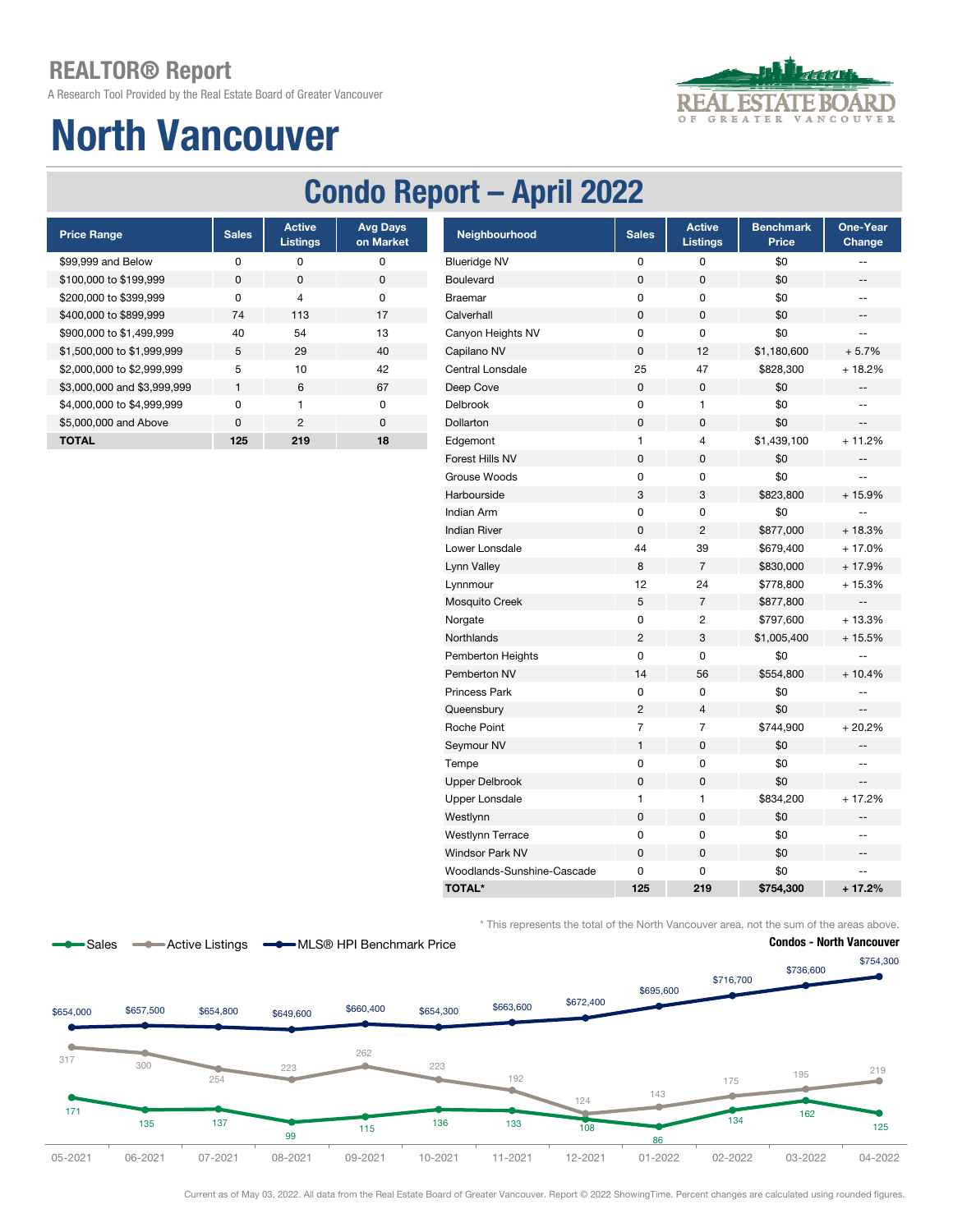A Research Tool Provided by the Real Estate Board of Greater Vancouver



# North Vancouver

## Townhomes Report – April 2022

| <b>Price Range</b>          | <b>Sales</b>   | <b>Active</b><br><b>Listings</b> | Days on<br><b>Market</b> |
|-----------------------------|----------------|----------------------------------|--------------------------|
| \$99,999 and Below          | ŋ              | ŋ                                | O                        |
| \$100,000 to \$199,999      | <sup>0</sup>   | O                                | $\Omega$                 |
| \$200,000 to \$399,999      | U              | O                                | O                        |
| \$400,000 to \$899,999      | $\mathfrak{p}$ | 3                                | $\overline{7}$           |
| \$900,000 to \$1,499,999    | 37             | 23                               | 9                        |
| \$1,500,000 to \$1,999,999  | 12             | 11                               | 12                       |
| \$2,000,000 to \$2,999,999  | n              | 3                                | ŋ                        |
| \$3,000,000 and \$3,999,999 | <sup>0</sup>   | O                                | 0                        |
| \$4,000,000 to \$4,999,999  | U              | U                                | O                        |
| \$5,000,000 and Above       | $\Omega$       | $\Omega$                         | $\Omega$                 |
| TOTAL                       | 51             | 40                               | 10                       |

| <b>Price Range</b>          | <b>Sales</b>   | <b>Active</b><br><b>Listings</b> | Days on<br><b>Market</b> | Neighbourhood              | <b>Sales</b>   | <b>Active</b><br><b>Listings</b> | <b>Benchmark</b><br>Price | <b>One-Year</b><br><b>Change</b> |
|-----------------------------|----------------|----------------------------------|--------------------------|----------------------------|----------------|----------------------------------|---------------------------|----------------------------------|
| \$99,999 and Below          | $\mathbf 0$    | 0                                | $\pmb{0}$                | <b>Blueridge NV</b>        | 0              | $\pmb{0}$                        | \$0                       | --                               |
| \$100,000 to \$199,999      | $\mathbf 0$    | 0                                | $\pmb{0}$                | Boulevard                  | $\pmb{0}$      | 0                                | \$0                       | --                               |
| \$200,000 to \$399,999      | 0              | 0                                | $\pmb{0}$                | <b>Braemar</b>             | 0              | 0                                | \$0                       | $-1$                             |
| \$400,000 to \$899,999      | $\overline{c}$ | 3                                | $\overline{7}$           | Calverhall                 | $\pmb{0}$      | 0                                | \$0                       | --                               |
| \$900,000 to \$1,499,999    | 37             | 23                               | 9                        | Canyon Heights NV          | 0              | 0                                | \$0                       | $- -$                            |
| \$1,500,000 to \$1,999,999  | 12             | 11                               | 12                       | Capilano NV                | 0              | 0                                | \$0                       | $- -$                            |
| \$2,000,000 to \$2,999,999  | $\pmb{0}$      | 3                                | $\pmb{0}$                | Central Lonsdale           | 8              | 5                                | \$1,496,900               | $+27.4%$                         |
| \$3,000,000 and \$3,999,999 | $\pmb{0}$      | $\pmb{0}$                        | $\pmb{0}$                | Deep Cove                  | 0              | 0                                | \$0                       |                                  |
| \$4,000,000 to \$4,999,999  | 0              | 0                                | 0                        | Delbrook                   | 0              | 0                                | \$0                       | --                               |
| \$5,000,000 and Above       | $\pmb{0}$      | $\pmb{0}$                        | $\pmb{0}$                | Dollarton                  | 0              | $\mathbf 0$                      | \$0                       | --                               |
| <b>TOTAL</b>                | 51             | 40                               | 10                       | Edgemont                   | 1              | $\overline{c}$                   | \$2,066,500               | $+29.8%$                         |
|                             |                |                                  |                          | Forest Hills NV            | $\mathsf 0$    | $\mathsf 0$                      | \$0                       |                                  |
|                             |                |                                  |                          | Grouse Woods               | $\pmb{0}$      | 0                                | \$0                       | --                               |
|                             |                |                                  |                          | Harbourside                | $\pmb{0}$      | $\pmb{0}$                        | \$0                       | $\overline{\phantom{a}}$         |
|                             |                |                                  |                          | Indian Arm                 | $\pmb{0}$      | $\pmb{0}$                        | \$0                       | --                               |
|                             |                |                                  |                          | <b>Indian River</b>        | $\mathbf{1}$   | 0                                | \$1,471,900               | $+26.6%$                         |
|                             |                |                                  |                          | Lower Lonsdale             | 11             | 8                                | \$1,470,100               | $+25.0%$                         |
|                             |                |                                  |                          | Lynn Valley                | 5              | $\overline{c}$                   | \$1,219,900               | $+22.8%$                         |
|                             |                |                                  |                          | Lynnmour                   | $\overline{7}$ | 4                                | \$1,089,200               | $+23.4%$                         |
|                             |                |                                  |                          | Mosquito Creek             | $\overline{4}$ | 5                                | \$1,308,300               | --                               |
|                             |                |                                  |                          | Norgate                    | $\mathbf{1}$   | $\pmb{0}$                        | \$0                       | 44                               |
|                             |                |                                  |                          | Northlands                 | $\overline{2}$ | $\mathbf{1}$                     | \$1,631,500               | $+26.5%$                         |
|                             |                |                                  |                          | Pemberton Heights          | $\pmb{0}$      | 0                                | \$0                       | --                               |
|                             |                |                                  |                          | Pemberton NV               | $\overline{2}$ | $\overline{7}$                   | \$1,453,900               | $+29.7%$                         |
|                             |                |                                  |                          | Princess Park              | $\overline{2}$ | 0                                | \$0                       | $\overline{\phantom{a}}$         |
|                             |                |                                  |                          | Queensbury                 | 0              | $\overline{2}$                   | \$0                       |                                  |
|                             |                |                                  |                          | Roche Point                | 3              | 3                                | \$1,361,400               | $+28.5%$                         |
|                             |                |                                  |                          | Seymour NV                 | 0              | $\mathsf 0$                      | \$1,449,000               | $+26.4%$                         |
|                             |                |                                  |                          | Tempe                      | 0              | 0                                | \$0                       | --                               |
|                             |                |                                  |                          | <b>Upper Delbrook</b>      | $\pmb{0}$      | 0                                | \$0                       |                                  |
|                             |                |                                  |                          | <b>Upper Lonsdale</b>      | 3              | 1                                | \$985,200                 | $+29.5%$                         |
|                             |                |                                  |                          | Westlynn                   | $\mathbf{1}$   | 0                                | \$1,118,800               | $+27.0%$                         |
|                             |                |                                  |                          | Westlynn Terrace           | 0              | 0                                | \$0                       | --                               |
|                             |                |                                  |                          | Windsor Park NV            | $\pmb{0}$      | 0                                | \$0                       | --                               |
|                             |                |                                  |                          | Woodlands-Sunshine-Cascade | 0              | 0                                | \$0                       | $-1$                             |
|                             |                |                                  |                          | <b>TOTAL*</b>              | 51             | 40                               | \$1,384,400               | $+27.3%$                         |

\* This represents the total of the North Vancouver area, not the sum of the areas above.



Current as of May 03, 2022. All data from the Real Estate Board of Greater Vancouver. Report © 2022 ShowingTime. Percent changes are calculated using rounded figures.